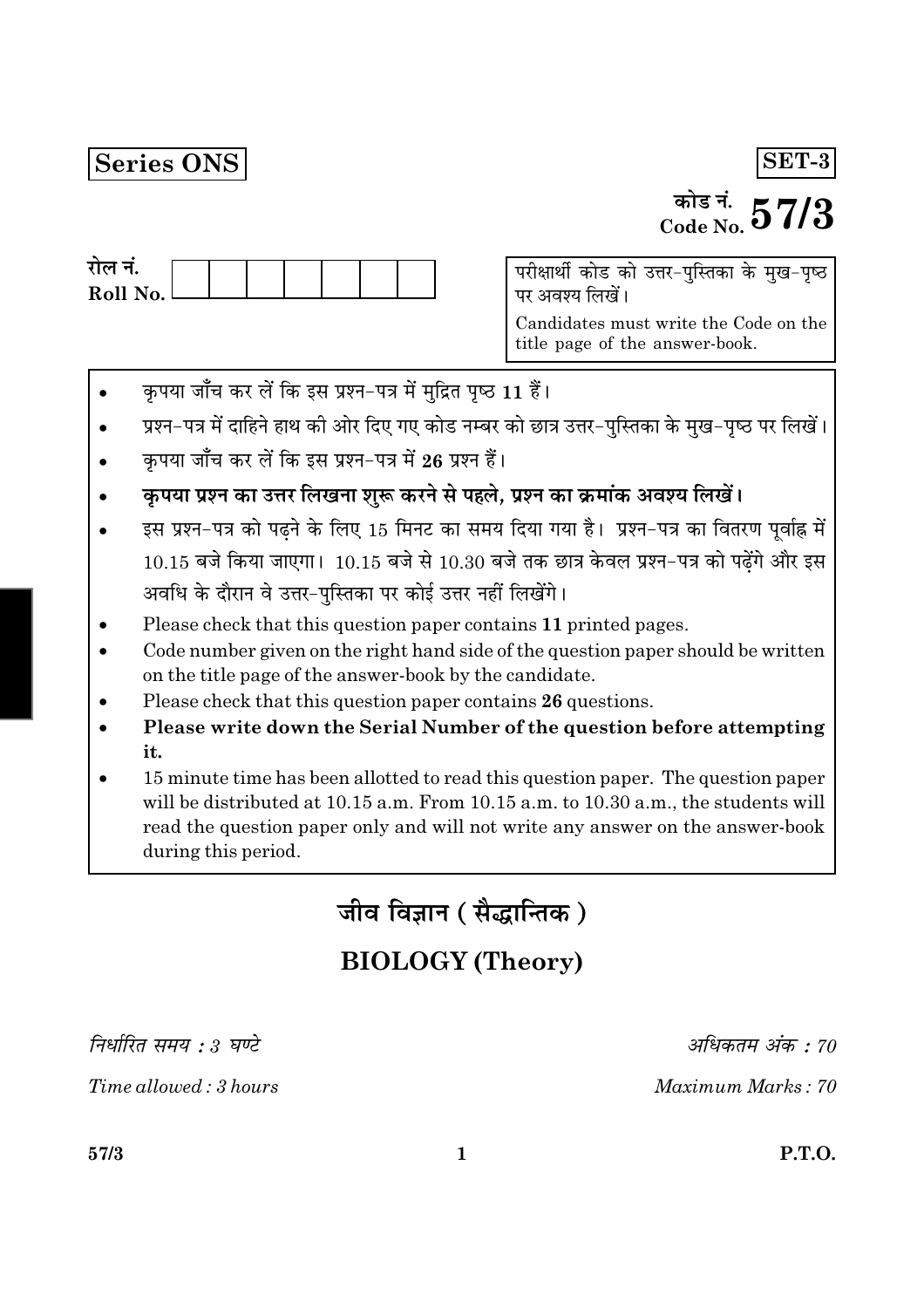## सामान्य निर्देश :

- प्रश्न-पत्र में पाँच खण्डों में 26 प्रश्न दिए गए हैं। सभी प्रश्न अनिवार्य हैं।  $(i)$
- खण्ड A में प्रश्न संख्या 1 से 5 अति लघू-उत्तरीय प्रश्न हैं, प्रत्येक प्रश्न 1 अंक का है।  $(ii)$
- (iii) खण्ड B में प्रश्न संख्या 6 से 10 लघु-उत्तरीय प्रश्न प्रकार I के हैं, प्रत्येक प्रश्न 2 अंकों का है।
- (iv) खण्ड  $C$  में प्रश्न संख्या 11 से 22 लघ-उत्तरीय प्रश्न प्रकार II के हैं, प्रत्येक प्रश्न 3 अंकों का है।
- खण्ड D में प्रश्न संख्या 23 मूल्य आधारित प्रश्न 4 अंकों का है।  $(v)$
- (vi) खण्ड F, में प्रश्न संख्या 24 से 26 दीर्घ-उत्तरीय प्रश्न हैं, प्रत्येक प्रश्न 5 अंकों का है।
- (vii) प्रश्न-पत्र में समग्र पर कोई विकल्प नहीं है. फिर भी 2 अंकों वाले एक प्रश्न में, 3 अंकों वाले एक प्रश्न में और 5 अंकों वाले सभी तीनों प्रश्नों में भीतरी चयन-विकल्प दिए गए हैं। प्रत्येक परीक्षार्थी को ऐसे प्रश्नों के दो विकल्पों में से कोई एक प्रश्न हल करना है।

#### **General Instructions:**

- $(i)$ There are a total of  $26$  questions and five sections in the question paper. All questions are compulsory.
- $(ii)$ Section A contains questions number 1 to 5, very short-answer type questions of  $1$  mark each.
- (iii) Section **B** contains questions number 6 to 10, short-answer type I questions of 2 marks each.
- (iv) Section C contains questions number 11 to 22, short-answer type II questions of 3 marks each.
- $(v)$ Section **D** contains question number 23, value based question of 4 marks.
- (vi) Section  $E$  contains questions number 24 to 26, long-answer type questions of 5 marks each.
- (*vii*) There is no overall choice in the question paper, however, an internal choice is provided in one question of 2 marks, one question of 3 marks and all the three questions of 5 marks. In these questions, an examinee is to attempt any one of the two given alternatives.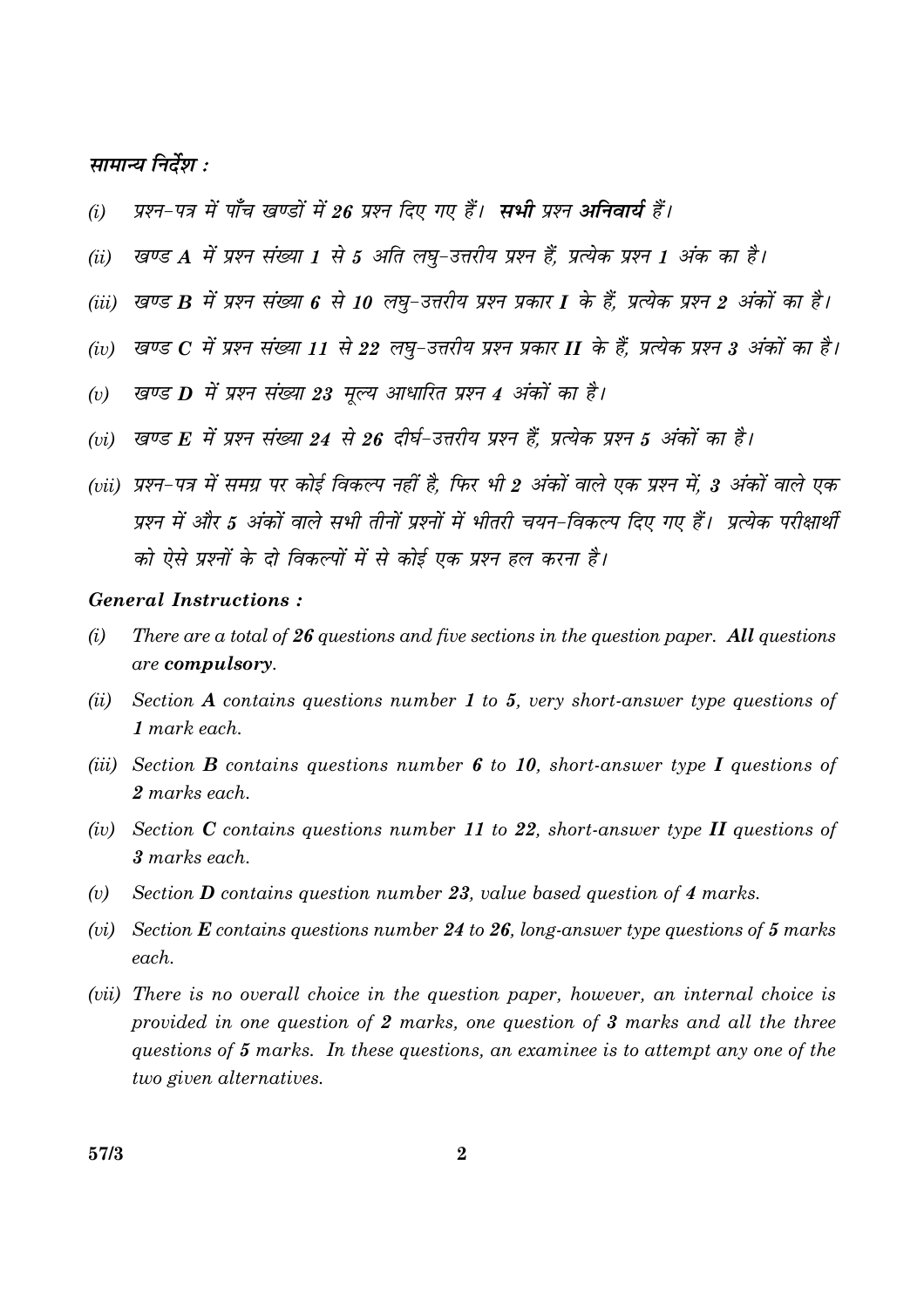#### खण्ड -  $A$

#### **SECTION - A**

- मोटर गाड़ियों के ईंधन में डीज़ल के स्थान पर CNG को वरीयता दिए जाने के दो लाभ  $\mathbf{1}$  $1.$ बताइए। Mention two advantages for preferring CNG over diesel as an automobile fuel.
- पारजीनी जंतु कौन होते हैं? एक उदाहरण दीजिए।  $\mathbf{1}$  $2.$ What are transgenic animals. Give an example.
- होमो हैबिलिस और होमो इरेक्टस की आहार-प्रवृत्तियों में संभावी अंतर बताइए।  $\overline{3}$ .  $\mathbf{1}$ Write the probable differences in eating habits of *Homo habilis* and *Homo* erectus.
- MOET में 'आनुवंशिक माँ' की भूमिका की चर्चा कीजिए।  $\mathbf{1}$  $\boldsymbol{4}$ . Mention the role of 'genetic mother' in MOET.
- नर मधुमक्खी में 16 गुणसूत्र होते हैं जबकि उसकी मादा में 32 गुणसूत्र होते हैं। एक कारण  $\mathbf{1}$  $5.$ बताइए।

A male honeybee has 16 chromosomes whereas its female has 32 chromosomes. Give one reason.

#### खण्ड -  $B$

#### **SECTION - B**

एक मुक्त-जीवी और एक सहजीवी बैक्टीरिया के नाम बताइए जो जैव उर्वरक के रूप में कार्य  $\overline{2}$ 6. करते हैं। इन्हें यह नाम क्यों दिया गया है? Name a free-living and a symbiotic bacterium that serve as bio-fertilizer. Why are they so called?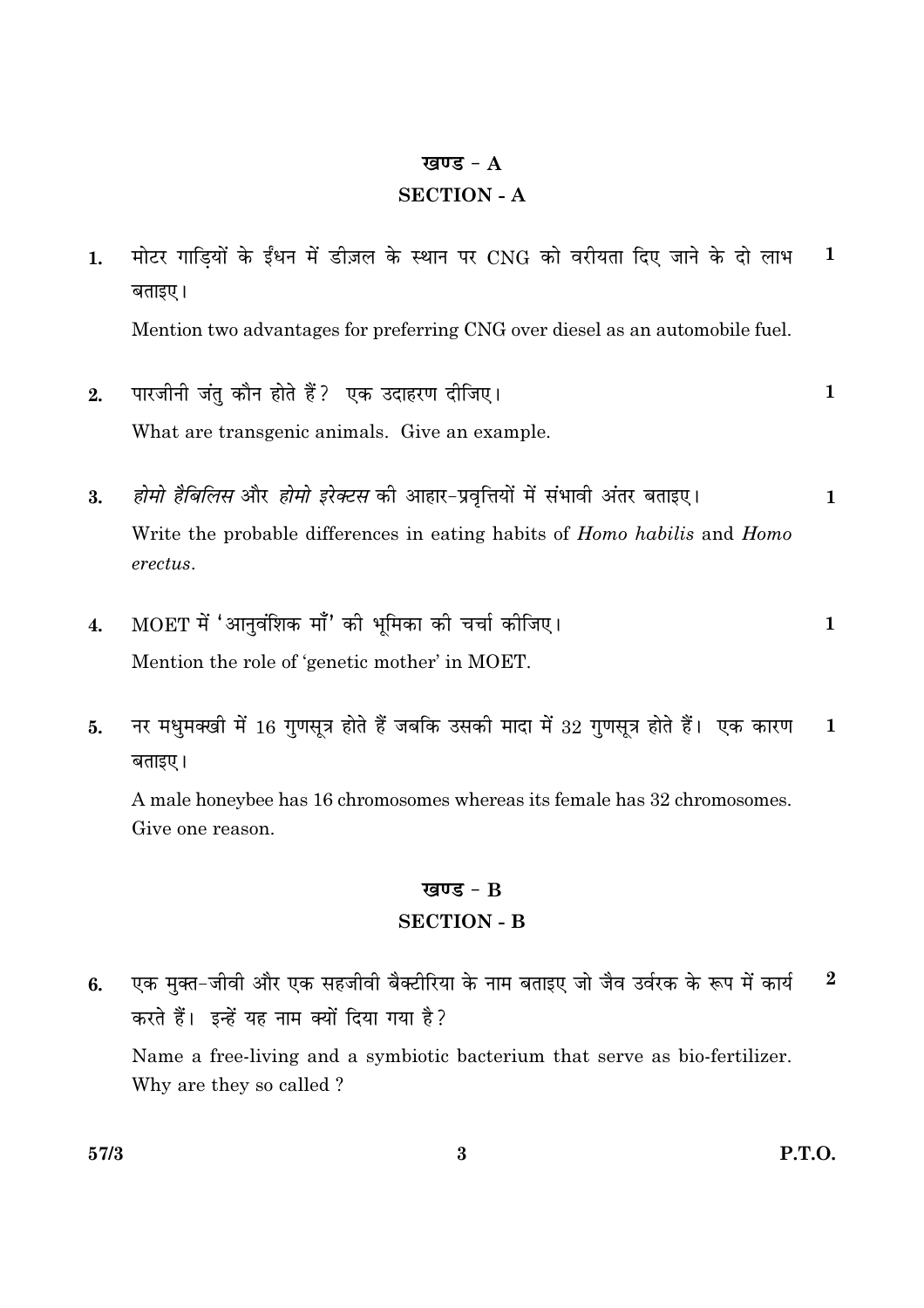मानव के शरीर को संक्रमित करने के बाद HIV (मानव प्रतिरक्षा न्यूनता वायरस) कौन-सी  $7.$ कोशिकाओं के भीतर प्रवेश करता है? इन कोशिकाओं के भीतर होने वाली घटनाओं की व्याख्या कीजिए।

Name the cells HIV (Human Immunodeficiency Virus) gains entry into after infecting the human body. Explain the events that occur in these cells.

समतापमंडल में CFC's और ओजोन के बीच परस्पर संबंध की व्याख्या कीजिए। 8.

#### अथवा

पवित्र उपवन अत्यधिक रक्षित क्यों होते हैं?

Explain the relationship between CFC's and Ozone in the stratosphere.

#### **OR**

Why are sacred groves highly protected?

- नीचे आनुवंशिक कोडों के लक्षण दिए गए हैं। इनमें से प्रत्येक किसका संकेत देता है?  $\overline{2}$ 9. रोध कोडोन, असंदिग्ध कोडोन, अपह्लसित कोडोन, सार्वभौमिक कोडोन। Following are the features of genetic codes. What does each one indicate? Stop codon; Unambiguous codon; Degenerate codon; Universal codon.
- आपके बगीचे में उग रहे पपीते के अनेक पौधों में से केवल कुछ ही में फल लगते हैं। कारण  $\boldsymbol{2}$ 10. बताइए।

Out of many papaya plants growing in your garden, only a few bear fruits. Give reason.

 $\overline{2}$ 

 $\boldsymbol{2}$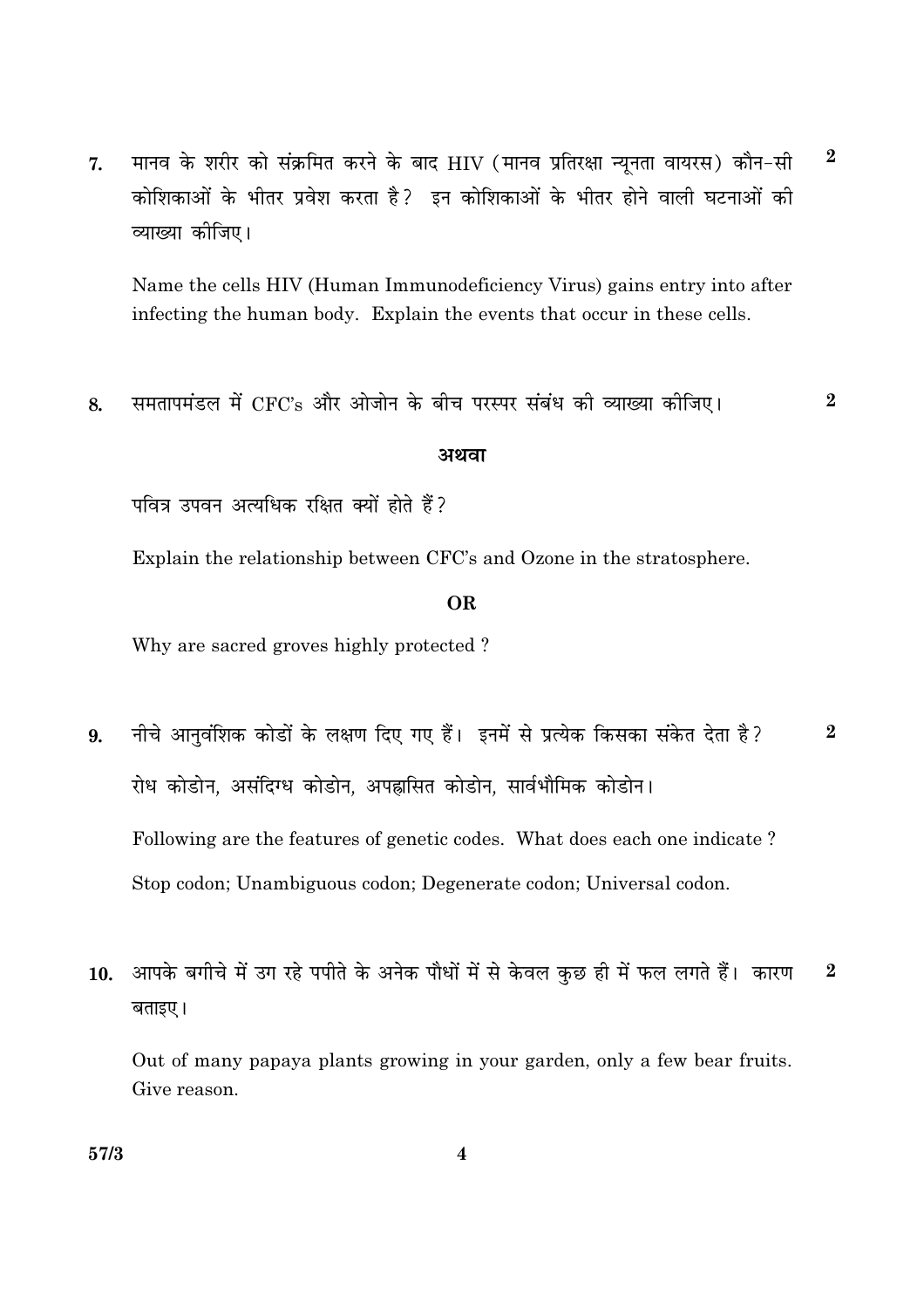#### खण्ड -  $C$

# **SECTION - C**

- उन परम्परागत प्रजनन तकनीकों की दो सीमाएँ बताइए जो सूक्ष्म प्रवर्धन को बढ़ावा देती 3 11.  $(a)$ हैं।
	- सूक्ष्म प्रवर्धन के दो लाभ बताइए।  $(b)$
	- दो उदाहरण दीजिए जहाँ इस विधि को व्यापारिक स्तर पर अपनाया जाता है।  $\left( \mathrm{c} \right)$
	- Write the two limitations of traditional breeding technique that led to  $(a)$ promotion of micro propagation.
	- (b) Mention two advantages of micro propagation.
	- $(c)$ Give two examples where it is commercially adopted.
- यह सामान्य रूप से देखा जाता है कि जिन बच्चों को उनके बचपन में छोटी माता का  $\bf{3}$  $12.$  $(a)$ संक्रमण हो जाता है. हो सकता है कि उनकी वयस्कावस्था में यह रोग नहीं हो। किसी व्यक्ति में ऐसी प्रतिरक्षा के आधार का कारण बताते हुए व्याख्या कीजिए। इस प्रकार के प्रतिरक्षा का नाम बताइए।
	- (b) इंटरफ़ेरॉन क्या होते हैं? उनकी भमिका बताइए।
	- It is generally observed that the children who had suffered from  $(a)$ chicken - pox in their childhood may not contract the same disease in their adulthood. Explain giving reasons the basis of such an immunity in an individual. Name this kind of immunity.
	- What are interferons? Mention their role. (b)
- 13. समजात अंग किस प्रकार अपसारी विकास का निरूपण करते हैं? एक उपयुक्त उदाहरण देते  $\overline{\mathbf{3}}$ हए व्याख्या कीजिए।

How do homologous organs represent divergent evolution? Explain with the help of a suitable example.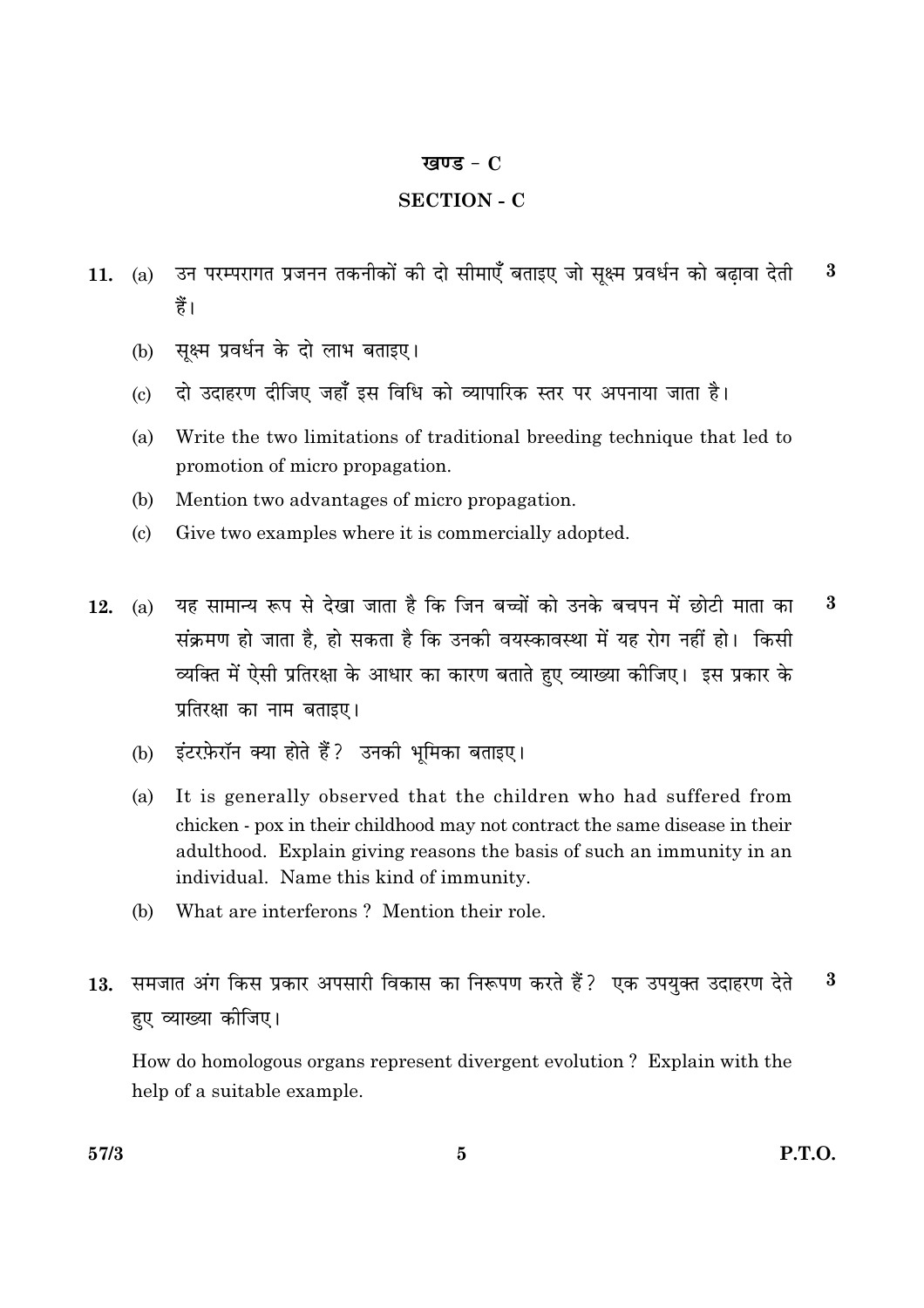गर्भनिरोधक गोलियों के रचक दो हॉर्मोनों के नाम बताइए। इन्हें उत्तम और कारगर गर्भनिरोधक  $\bf{3}$ 14. क्यों माना जाता है? वह गैर-स्टेरॉयड गोली कौन-सी है जिसको खाने की सलाह आमतौर से चिकित्सक देते हैं?

#### अथवा

- कुछ पौधों द्वारा अनिषेक फलन फल और कुछ अन्य पौधों द्वारा असंग जनिक बीज किस  $(a)$ प्रकार उत्पन्न किए जाते हैं? व्याख्या कीजिए।
- किसान असंग जनिक बीजों का उत्पादन कब पसंद करते हैं?  $(b)$

Name two hormones that are constituents of contraceptive pills. Why do they have high and effective contraceptive value? Name a commonly prescribed non-steroidal oral pill.

#### **OR**

- $(a)$ How are Parthenocarpic fruits produced by some plants and apomictic seeds by some others? Explain.
- $(b)$ When do farmers prefer using apomictic seeds?
- मानव जीनोम परियोजना (HGP) में इस्तेमाल किए जाने वाले 'YAC' और 'BAC' में 3  $(a)$ 15. 'Y' और 'B' किसके लिए प्रयुक्त होते हैं ? परियोजना में उनकी भूमिका बताइए।
	- सकल मानव जीनोम की प्रतिशतता लिखिए जो प्रोटीनों का कुटलेखन (कोडन) करती  $(b)$ है और खोजे गए उन जीनों की प्रतिशतता भी बताइए। जिनके कार्य भी विदित हैं, जैसे कि HGP के दौरान देखे गए।
	- HGP में वैज्ञानिकों द्वारा पहचाने गए 'SNP' का पूरा-पूरा नाम लिखिए।  $(c)$
	- What do 'Y' and 'B' stand for in 'YAC' and 'BAC' used in Human Genome  $(a)$ Project (HGP). Mention their role in the project.
	- $(b)$ Write the percentage of the total human genome that codes for proteins and the percentage of discovered genes whose functions are known as observed during HGP.
	- Expand 'SNPs' identified by scientists in HGP.  $(c)$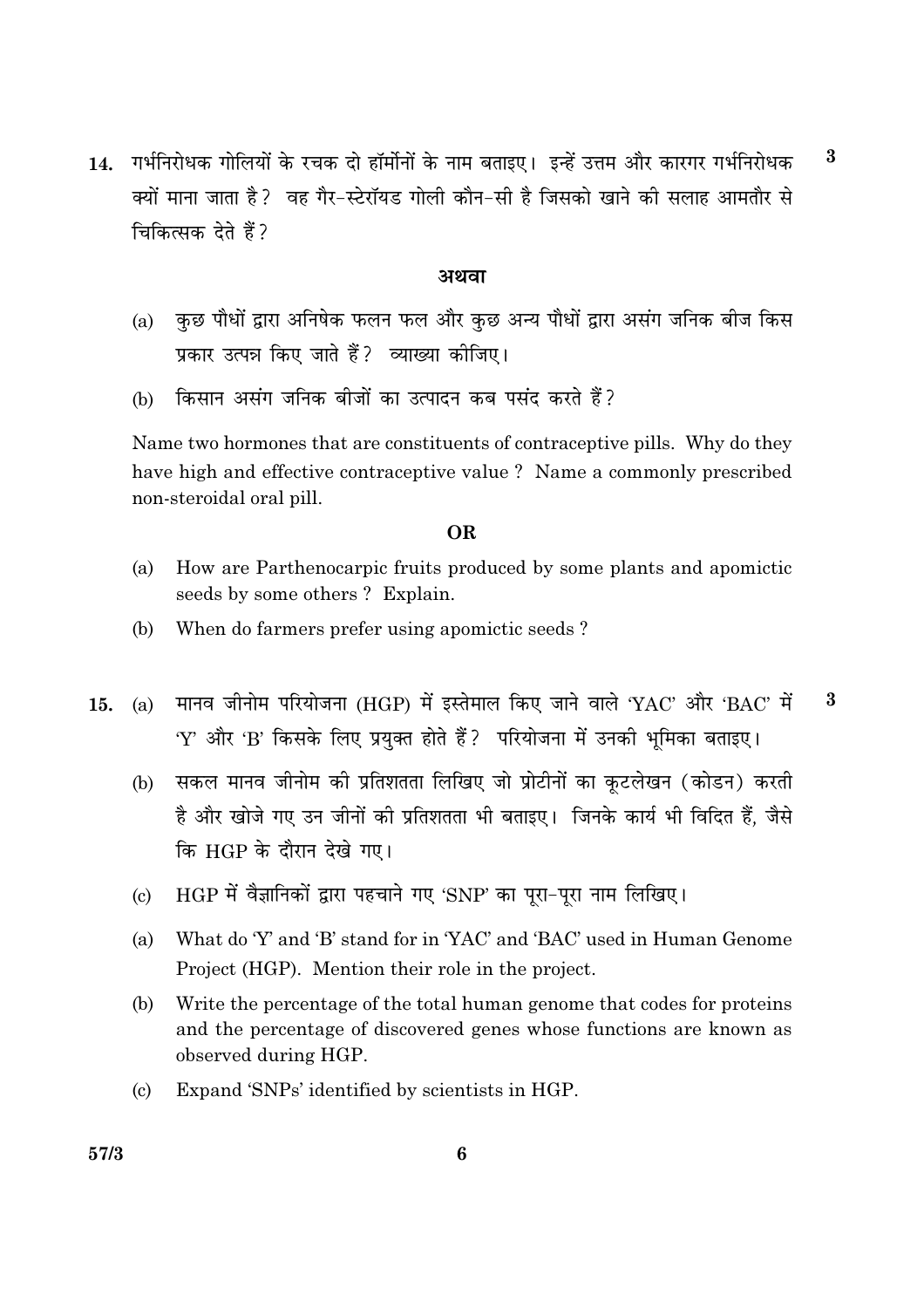$\bf{3}$ ऐडेनोजीन डिऐमीनेज़ न्यूनता के उपचार में एंजाइम-प्रतिस्थापन चिकित्सा की व्याख्या कीजिए।  $16.$ इस विधि के दो नुकसान बताइए।

Explain enzyme-replacement therapy to treat adenosine deaminase deficiency. Mention two disadvantages of this procedure.

परीक्षार्थ क्रॉस क्या होता है ? इससे पौधे की विषमयुग्मजता का पता निश्चय रूप से किस प्रकार  $\bf{3}$  $17.$ लगाया जा सकता है?

What is a test cross? How can it decipher the heterozygosity of a plant?

- जैव किसान पीडकों का नियंत्रण किस प्रकार करते हैं? दो उदाहरण दीजिए।  $(a)$ 18.
	- परंपरागत पीडक-नियंत्रण विधियों और उपरोक्त किसानों के उपागम में अंतर बताइए।  $(b)$
	- How do organic farmers control pests? Give two examples. (a)
	- $(b)$ State the difference in their approach from that of conventional pest control methods.
- क्लोनिंग वेक्टर (संवाहक) pBR322 में वरण योग्य चिहनक का नाम बताइए। इनकी  $\bf{3}$  $(a)$ 19. भमिका की भी चर्चा कीजिए।
	- ऊपर बताए गए चिहनकों की तुलना में एंजाइम β गैलैक्टोसाइडेज के कोडिंग अनुक्रम का  $(b)$ एक वरण योग्य चिहनक माना जाता है, क्यों?
	- Name the selectable markers in the cloning vector pBR322? Mention  $(a)$ the role they play.
	- Why is the coding sequence of an enzyme  $\beta$ -galactosidase a preferred (b) selectable marker in comparison to the ones named above?
- 20. प्राथमिक और द्वितीयक अनुक्रम में अंतर बताइए। दोनों का एक-एक उदाहरण भी दीजिए।  $\bf{3}$ Differentiate between primary and secondary succession. Provide one example of each.

 $\mathbf{R}$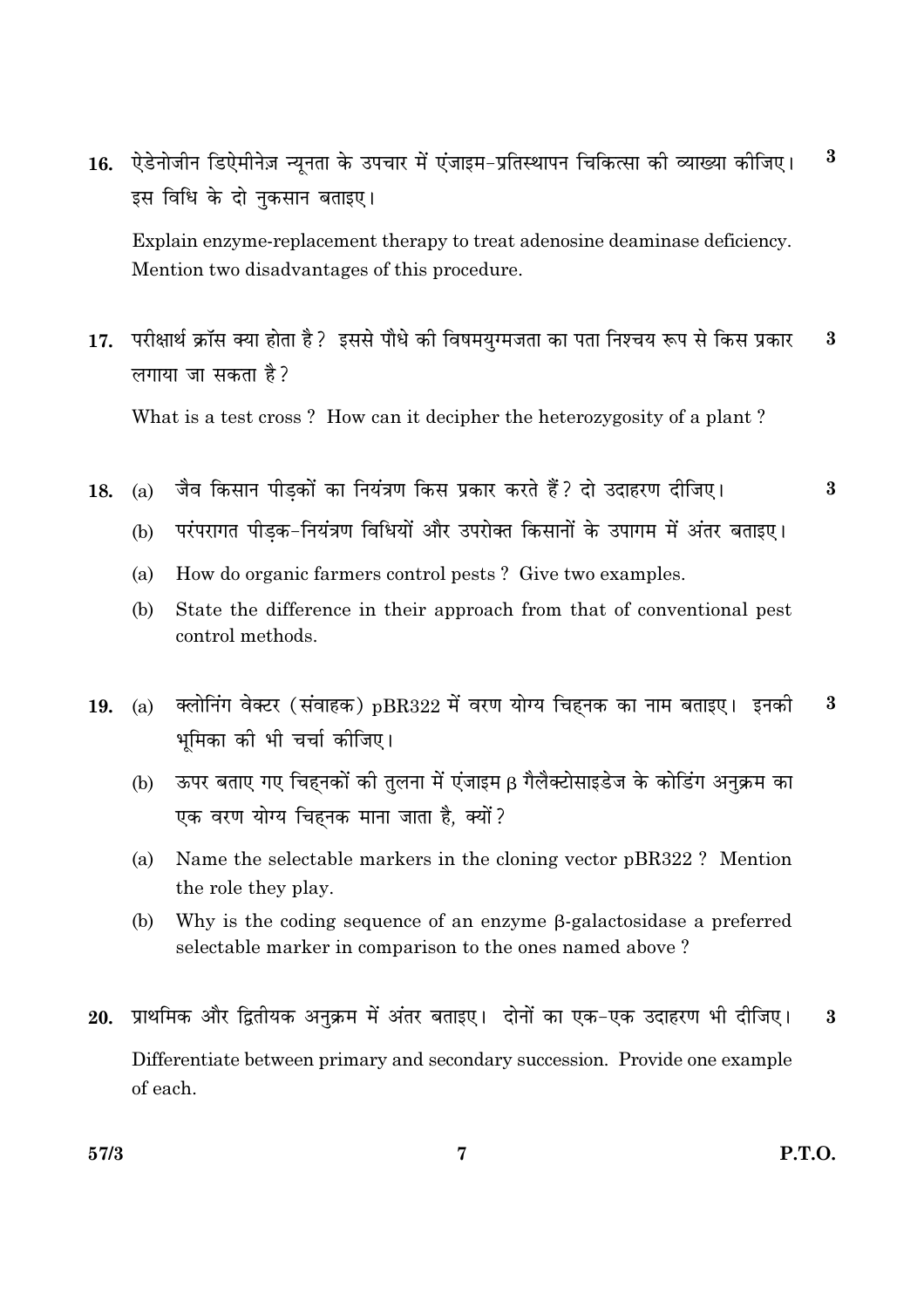- जैवप्रौद्योगिकी के प्रयोगों में कोशिका को "सक्षम" बनाया जाता है। ऐसा करने में  $\bf{3}$ **21.** (a) कैल्सियम आयन किस प्रकार सहायता करता है?
	- जैवप्रौद्योगिकी प्रयोगों में "जैवप्राक्षेपिक (जीन) गन" की भूमिका बताइए।  $(b)$
	- Why must a cell be made 'competent' in biotechnology experiments ? How  $(a)$ does calcium ion help in doing so?
	- State the role of 'biolistic gun' in biotechnology experiments. (b)
- प्रत्येक का एक-एक उदाहरण देते हुए परजीविता और सहविकास की व्याख्या कीजिए। 22. 3 Explain Parasitism and co. evolution with the help of one example of each.

#### खण्ड - D

## **SECTION - D**

- 23. दुनिया भर में ऐसे अनेक विवाहित दंपति हैं जो नि:संतान हैं। यह जानकर द:ख होता है कि  $\overline{\mathbf{4}}$ भारतवर्ष में दंपति के नि:संतान होने के लिए स्त्री को ही दोषी ठहराया जाता है।
	- भारतवर्ष में इन परिस्थितियों में प्राय: स्त्री को ही दोषी क्यों माना जाता है? अपना मत  $(a)$ प्रस्तत कीजिए। ऐसे कोई दो मल्य बताइए जो एक जीव विज्ञान छात्र होने के नाते आप इस सामाजिक बुराई को दूर करने के लिए प्रोत्साहित करेंगे।
	- अनुर्वरता के लिए उत्तरदायी कोई दो कारण बताइए।  $(h)$
	- उन परिस्थितियों में जहाँ पुरुष दोषी है, एक तकनीक का सुझाव दीजिए जिससे दंपति को  $\left( \mathrm{e}\right)$ संतति प्राप्त करने में सहायता मिल सके।

A large number of married couples the world over are childless. It is shocking to know that in India the female partner is often blamed for the couple being childless.

- $(a)$ Why in your opinion the female partner is often blamed for such situations in India? Mention any two values that you as a biology student can promote to check this social evil.
- State any two reasons responsible for the cause of infertility. (b)
- Suggest a technique that can help the couple to have a child where the  $(c)$ problem is with the male partner.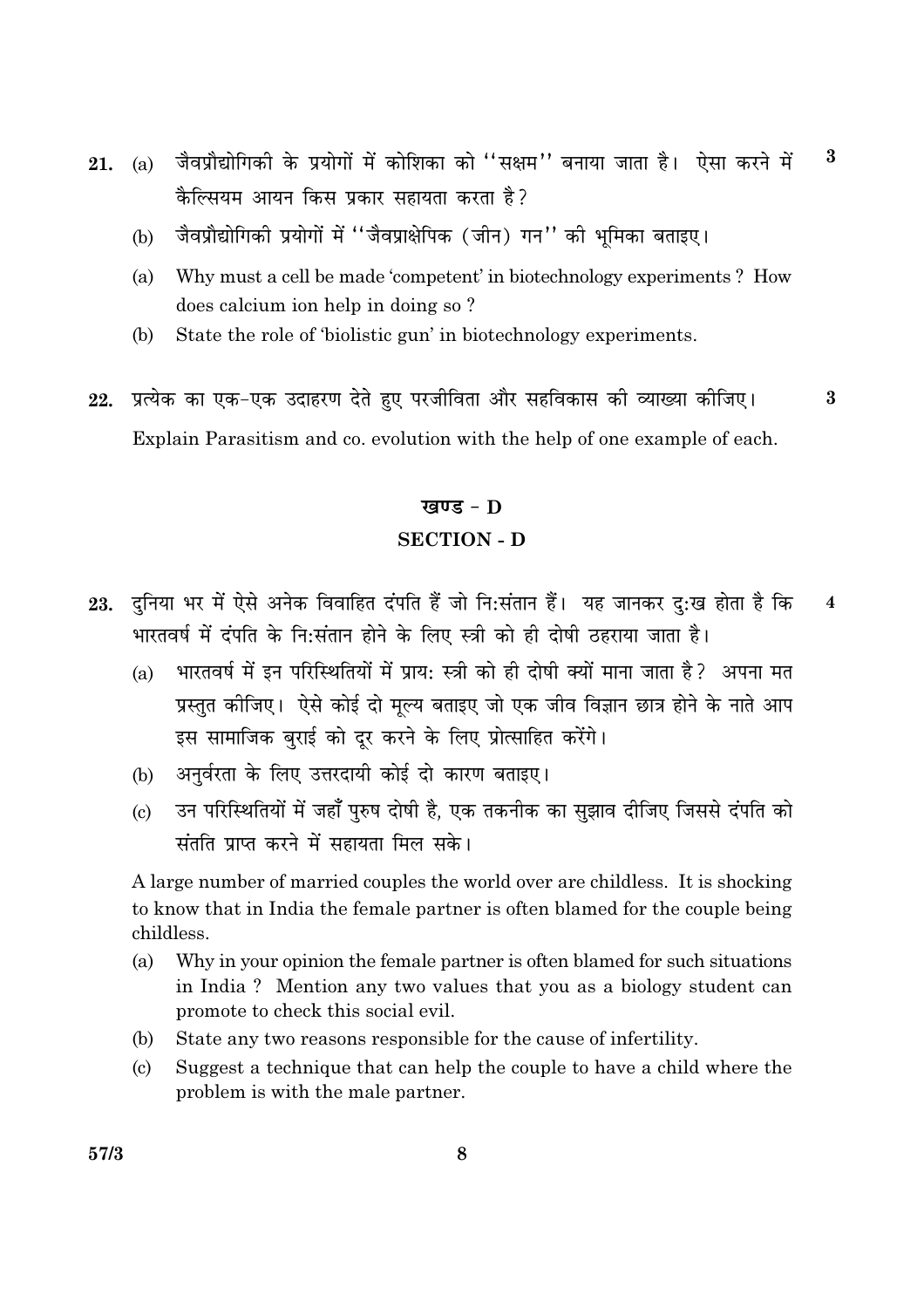#### खण्ड -  $E$

## **SECTION - E**

- अनेकजीनी वंशागति क्या होती है? एक उपयुक्त उदाहरण द्वारा इसकी व्याख्या कीजिए। 24.  $(a)$  $\overline{5}$ 
	- वंशागति के बहजीनी और मेन्डेलीय पैटर्न अनेकजीनी वंशागति के पैटर्न से किस प्रकार  $(b)$ भिन्न होते हैं?

#### अथवा

- कोशिका-चक्र की उस अवस्था का नाम बताइए जहाँ DNA प्रतिकृतियन होता है।  $(a)$
- DNA प्रतिकृतियन प्रक्रिया की व्याख्या कीजिए। इस प्रक्रिया में एंज़ाइमों की भूमिका  $(b)$ पर विशिष्ट जोर दीजिए।
- DNA प्रतिकृतियन को अर्धसंरक्षी क्यों बताया जाता है?  $\left( \mathrm{c}\right)$
- What is polygenic inheritance? Explain with the help of a suitable  $(a)$ example.
- How are pleiotropy and Mendelian pattern of inheritance different from  $(b)$ polygenic pattern of inheritance?

#### OR.

- Name the stage in the cell cycle where DNA replication occurs. (a)
- (b) Explain the mechanism of DNA replication. Highlight the role of enzymes in the process.
- $(c)$ Why is DNA replication said to be semiconservative?
- उन दो वृद्धि मॉडलों के नाम बताइए जो समष्टि वृद्धि का निरूपण करते हैं, तथा इन  $\overline{5}$ 25.  $(a)$ मॉडलों द्वारा क्रमश: निरूपित वृद्धि वक्रों का आरेख बनाइए।
	- इन वक्रों की आकृति में आने वाले अंतर का आधार बताइए।  $(b)$
	- (c) आज मानव जनसंख्या वद्धि का निरूपण उपरोक्त दो वक्रों में से कौन-से वक्र द्वारा होता है? आप क्या सोचते हैं कि क्या यह वक्र लंबी अवधि तक बना रह सकता है? अपने उत्तर के समर्थन में कारण बताइए।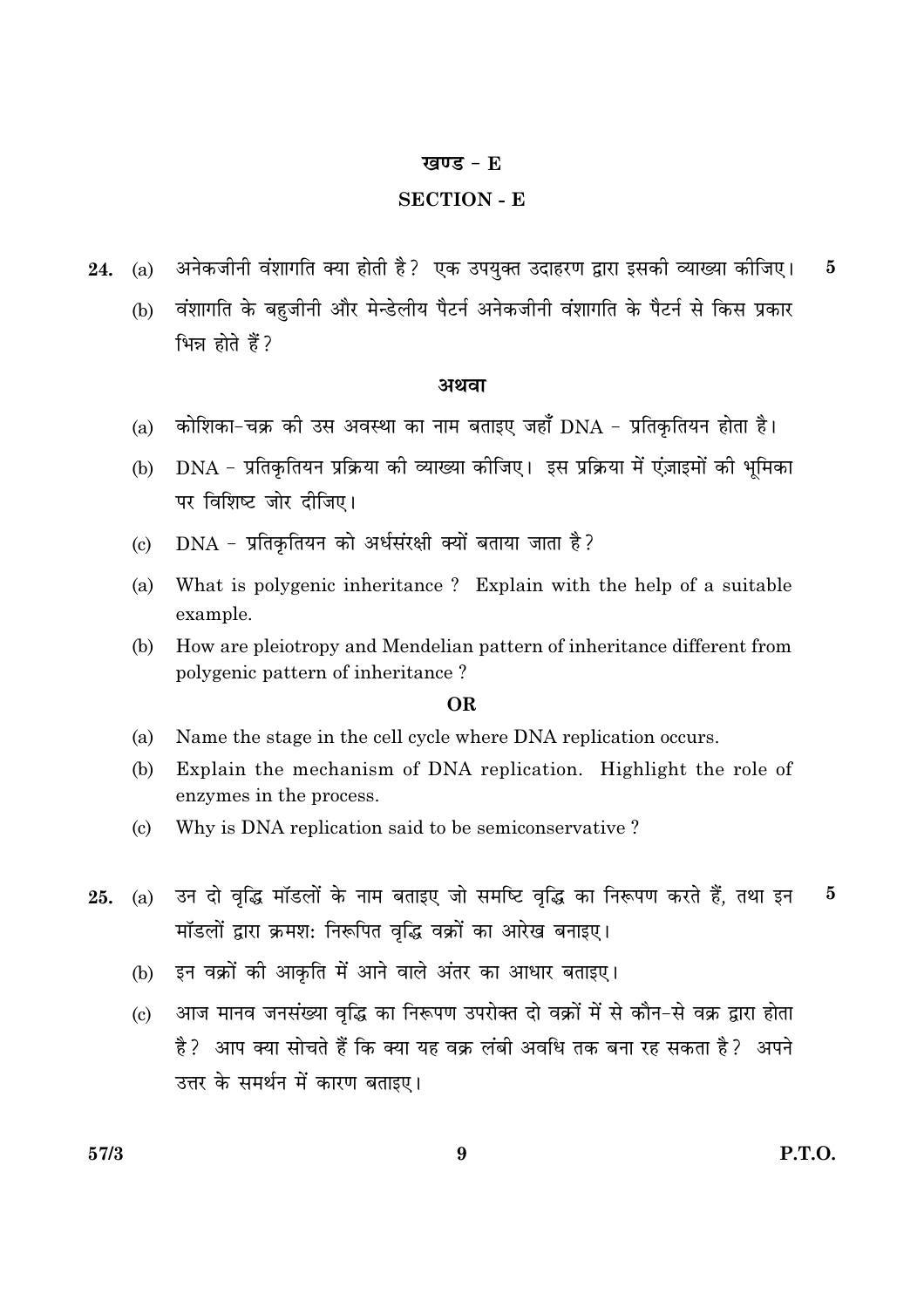#### अथवा

- छोटे-से तालाब के उदाहरण की सहायता से व्याख्या कीजिए कि पारितंत्र के चार घटक  $(a)$ एक इकाई की भांति कैसे कार्य करते हैं?
- तालाब में पायी जाने वाली खाद्य-शृंखला की किस्म का नाम लिखिए।  $(b)$
- $(a)$ Name the two growth models that represent population growth and draw the respective growth curves they represent.
- (b) State the basis for the difference in the shape of these curves.
- $\left( \mathrm{e}\right)$ Which one of the curves represent the human population growth at present? Do you think such a curve is sustainable? Give reason in support of your answer.

#### **OR**

- Taking an example of a small pond explain how the four components of  $(a)$ an ecosystem function as a unit.
- (b) Name the type of food chain that exists in a pond.
- स्त्री में आर्तव प्रावस्था की व्याख्या कीजिए। इस प्रावस्था के दौरान अंडाशयी और  $(a)$ 26. पिट्यिटरी हार्मोनों के स्तरों की चर्चा कीजिए।

 $\bf{5}$ 

- आर्तव-चक्र की पुटकीय प्रावस्था को प्रचुरोद्भवनी प्रावस्था भी क्यों कहते हैं? व्याख्या  $(b)$ कोजिए।
- अंडोत्सर्ग के समय और उसके बाद ग्राफ़ी पटक में होने वाली घटनाओं की व्याख्या  $\left( \mathrm{e}\right)$ कोजिए।
- ग्राफ़ी पुटक का आरेख बनाइए तथा उसमें गहवर (antrum) तथा द्वितीयक अंडक का  $(d)$ नामांकन कीजिए।

#### अथवा

- जीव विज्ञान के एक वरिष्ठ विद्यार्थी होने के नाते आपको कहा गया है कि आप अपने  $(a)$ स्कुल के सेकेन्डरी स्तर के छात्रों को उन क्रियाविधियों का निदर्शन करें जिनसे उन्हें एक उभयलिंगी फुल में पर-परागण स्पष्टत: समझ में आ जाए। आपके द्वारा सुझाए गए विभिन्न चरणों की सूची बनाइए तथा उनमें से प्रत्येक चरण के लिए कारण भी बताइए।
- (b) एक आवृत्तबीजी पौधे के गुरू बीजाणु धानी की काट का आरेख बनाइए, तथा उसमें फ्यूनिकुलस, सूक्ष्मद्वार, भ्रूणकोष और गुरूबीजाणु द्वितीयक (न्यूसेलस) का नामांकन कीजिए।